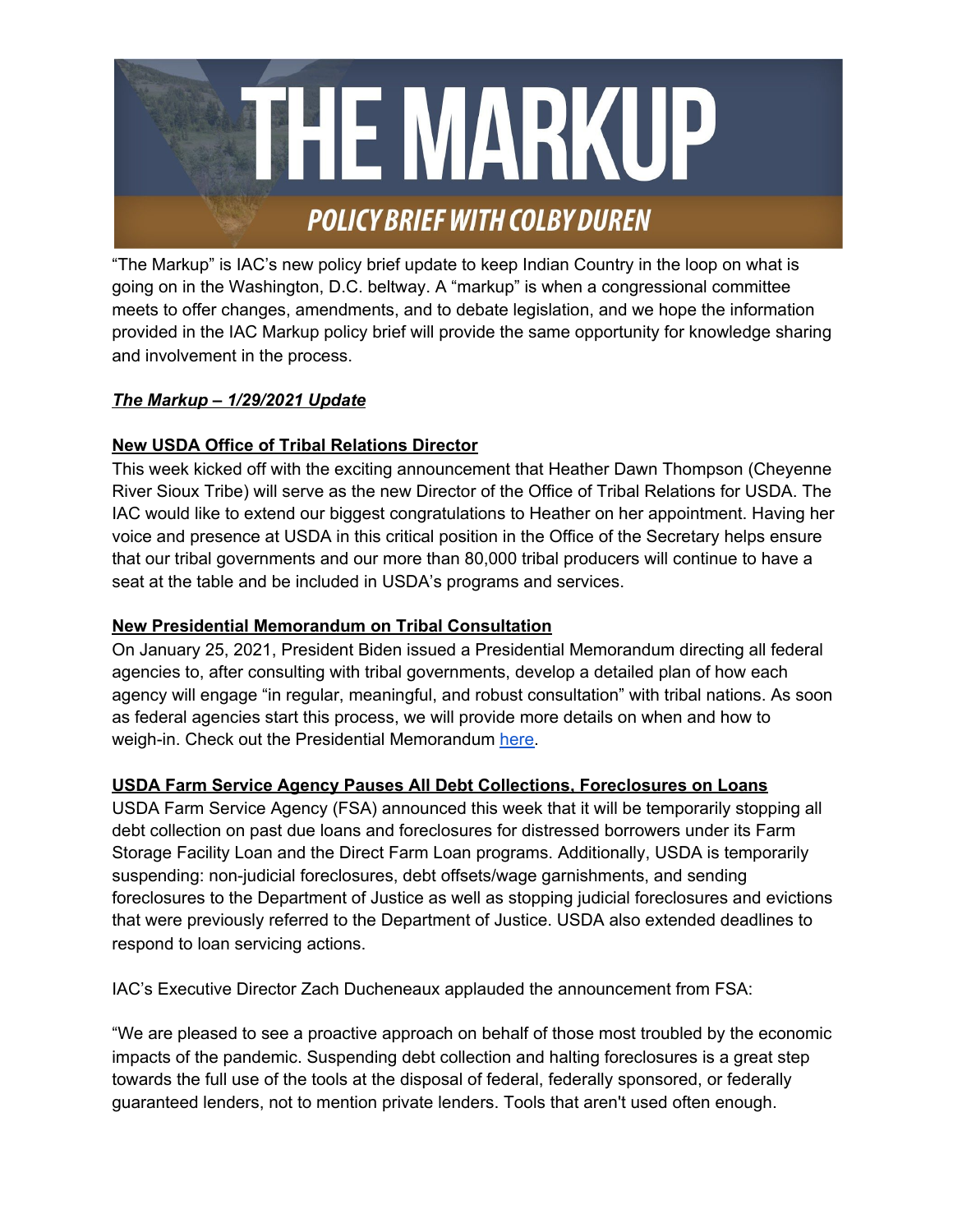

It's important to note that this action, along with deferrals, forbearance or other actions aren't debt forgiveness, and often have cost savings in the long run. Rather they are simply changes to existing payment arrangements to preserve the longer term financial interests of everyone involved; borrower and lender alike. We are pleased to see President Biden's USDA take the lead on deploying these livelihood preserving tools.

We hope to see lenders of all types follow suit."

For more information, please contact your **local USDA [Service](https://www.farmers.gov/service-center-locator) Center**. <https://www.farmers.gov/service-center-locator> To read the USDA press release, click [here](https://www.fsa.usda.gov/news-room/news-releases/2021/usda-temporarily-suspends-debt-collections-foreclosures-and-other-activities-on-farm-loans-for-several-thousand-distressed-borrowers-due-to-coronavirus).

### **Executive Actions on Climate Change Including Agriculture and Conservation**

In a series of executive actions, President Biden committed to take action across federal agencies on climate change. Specifically for agriculture and conservations, the Biden Administration is committing to three main steps:

- Conserving at least 30 percent of our lands and oceans by 2030, with a process for engagement from agricultural and forest landowners, fishers, tribes, states, territories, and local officials;
- Establishing a Civilian Climate Corps Initiative, including supporting jobs to increase carbon sequestration in the agricultural sector and protect biodiversity; and
- Requires the Secretary of Agriculture to collect input from farmers, ranchers, and others on using federal programs to encourage adoption of climate-smart agricultural practices.

The White House Fact Sheet can be found [here](https://www.whitehouse.gov/briefing-room/statements-releases/2021/01/27/fact-sheet-president-biden-takes-executive-actions-to-tackle-the-climate-crisis-at-home-and-abroad-create-jobs-and-restore-scientific-integrity-across-federal-government/).

# **USDA Freezes CFAP Processing and Payments**

USDA just announced that it is temporarily freezing processing applications and payments under the Coronavirus Food Assistance Program (CFAP) for agricultural producers due a recent Presidential Memorandum requiring a pause and review of recent agency actions. USDA is still accepting new applications. For more information, contact your local USDA [Service](https://www.farmers.gov/service-center-locator) Center https://www.farmers.gov/service-center-locator, and visit [USDA's](https://www.farmers.gov/cfap) CFAP Page.

#### **Upcoming Senate Ag Confirmation Hearing for Secretary Vilsack**

On Tuesday, February 2, 2021, the U.S. Senate Committee on Agriculture is holding a hearing to consider the nomination of Secretary Tom Vilsack to serve as USDA Secretary in the Biden Administration.

The IAC supports the nomination and swift confirmation of Secretary Vilsack and sent a letter of support to the Senate Ag Committee which can be read [here.](https://28d595ea-c9bb-4218-87df-a3cbf4d05915.filesusr.com/ugd/d039dc_c51eecc9335444bfac6fd888f3663048.pdf)

For more information and watch the hearing, click [here.](https://www.agriculture.senate.gov/hearings/to-consider-the-following-nomination-thomas-j-vilsack-of-iowa-to-be-secretary-of-agriculture)